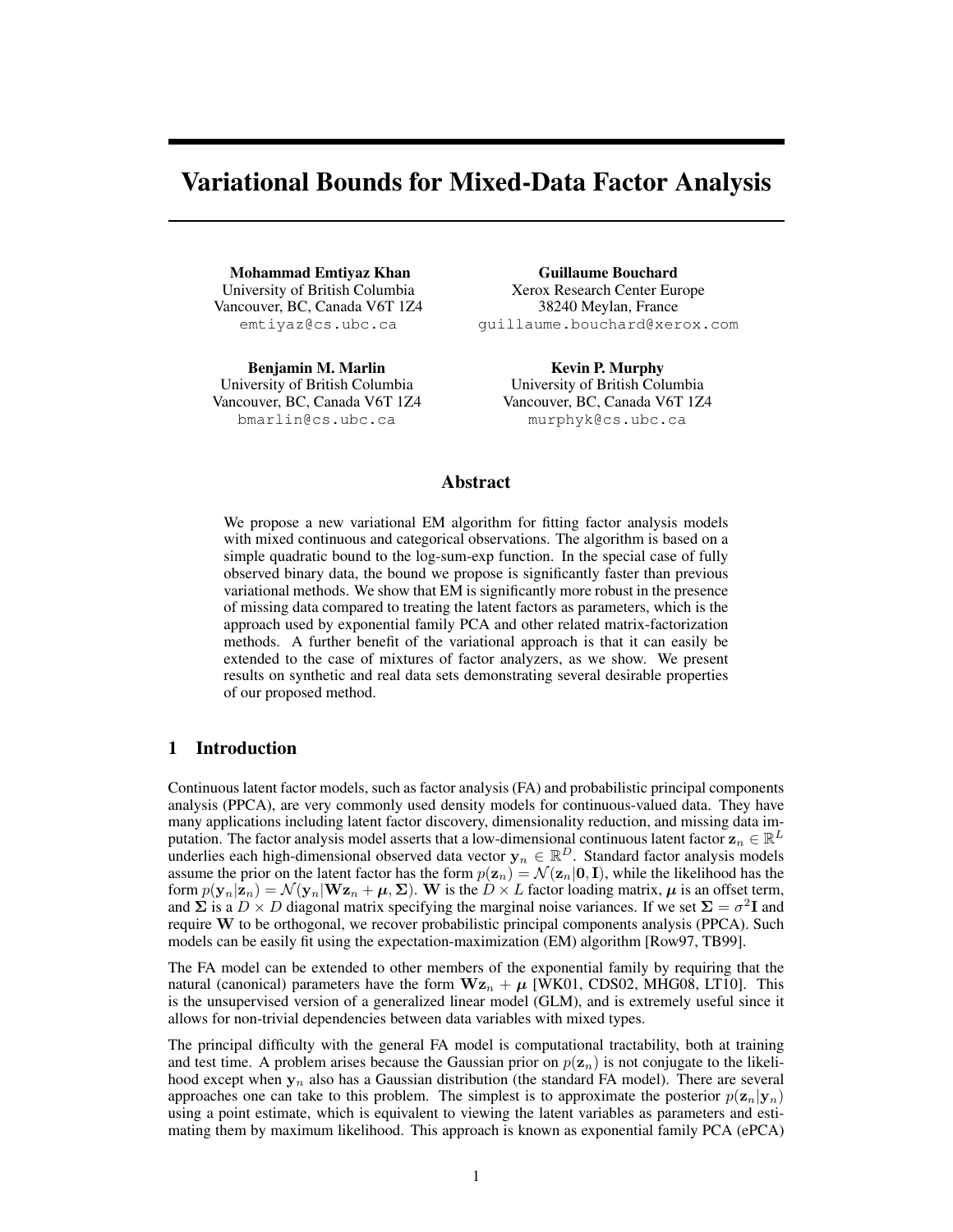

*Figure 1:* The generalized mixture of factor analyzers model for discrete and continuous data.

[CDS02]. We refer to it as the "MM" approach to fitting the general FA model since we maximize over  $z_n$  in the E-step, as well as W in the M-step. The main drawback of the MM approach is that it ignores posterior uncertainty in  $z_n$ , which can result in over-fitting unless the model is carefully regularized [WCS08]. This is a particular concern when we have missing data.

The opposite end of the model estimation spectrum is to integrate out both  $z_n$  and W using Markov chain Monte Carlo methods. This approach has recently been studied under the name "Bayesian exponential family PCA" [MHG08] using a Hamiltonian Monte Carlo (HMC) sampling approach. We will refer to this as the "SS" approach to indicate that we are integrating out both  $z_n$  and W by sampling. The SS approach preserves posterior uncertainty about  $z_n$  (unlike the MM approach) and is robust to missing data, but can have a significantly higher computational cost.

In this work, we study a variational EM model fitting approach that preserves posterior uncertainty about  $z_n$ , is robust to missing data, and is more computationally efficient than SS. We refer to this as the "VM" approach to indicate that we integrate over  $z_n$  in the E-step after applying a variational bound, and maximize over W in the M-step. We focus on the case of continuous (Gaussian) and categorical data. Our main contribution is the development of variational EM algorithms for factor analysis and mixtures of factor analyzers based on a simple quadratic lower bound to the multinomial likelihood (which subsumes the Bernoulli case) [Boh92]. This bound results in an EM iteration that is computationally more efficient than the bound previously proposed by Jaakkola for binary PCA when the training data is fully observed [JJ96], but is less tight. The proposed bound has advantages relative to other previously introduced bounds, as we discuss in the following sections.

# 2 The Generalized Mixture of Factor Analyzers Model

In this section, we describe a model for mixed continuous and discrete data that we call the *generalized mixture of factor analyzers* model. This model has two important special cases: mixture models and factor analysis, both for mixed continuous and discrete data. We use the general model as well as both special cases in subsequent experiments. In this work, we focus on Gaussian distributed continuous data and multinomially distributed discrete data. The graphical model is given in Figure 1 while the probabilistic model is given in Equations 1 to 4. We begin with a description of the the general model and then highlight the two special cases.

We let  $n \in \{1...N\}$  index data cases,  $d \in \{1...D_d\}$  index discrete data dimensions and  $k \in$  $\{1...K\}$  index mixture components. Superscripts C and D indicate variables associated with continuous and discrete data respectively. We let  $y_n^C \in \mathbb{R}^{D_c}$  denote the continuous data vector and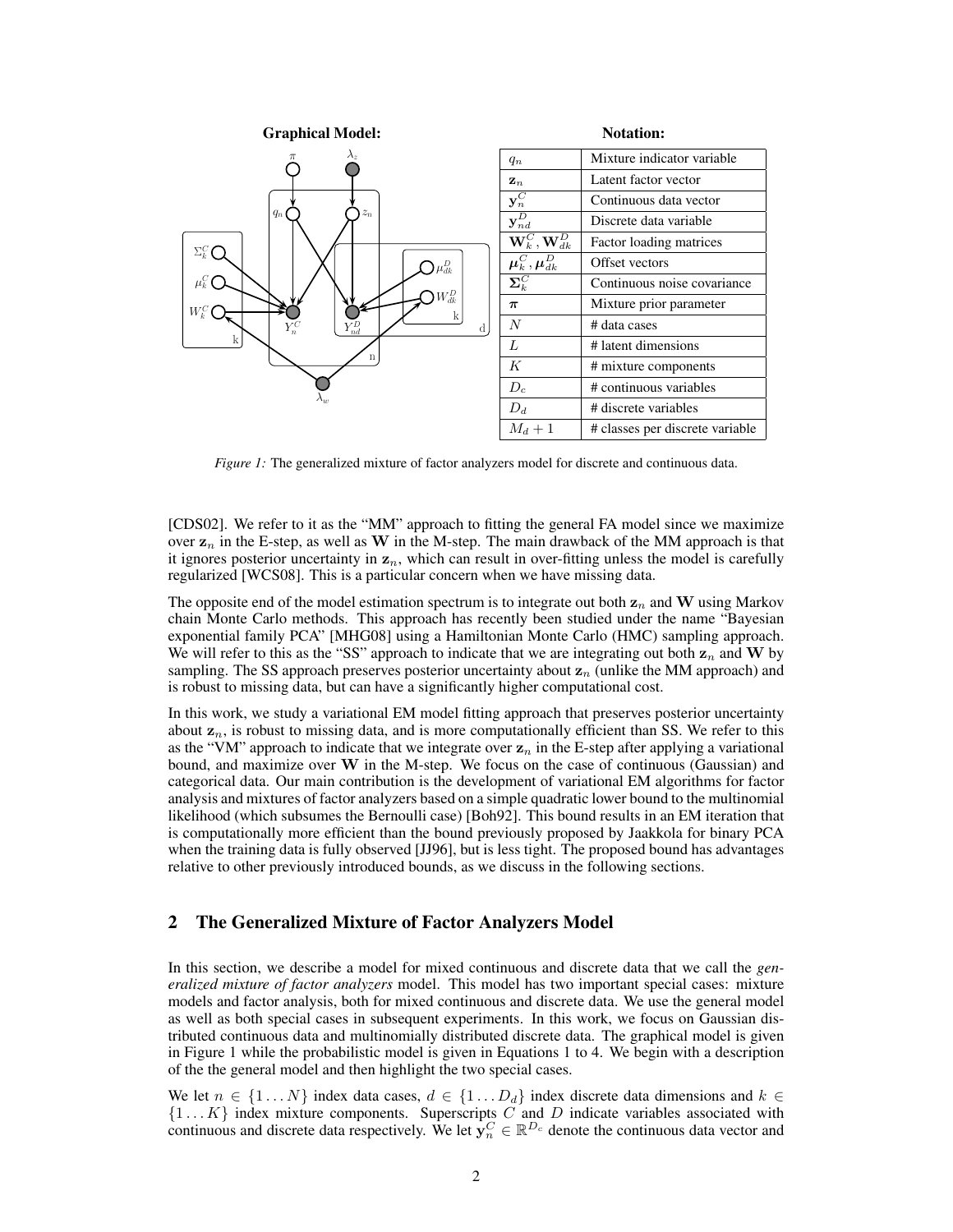$y_{nd}^D \in \{1 \dots M+1\}$  denote the  $d^{th}$  discrete data variable.<sup>1</sup> We use a 1-of- $(M+1)$  encoding for the discrete variables where a variable  $y_{nd}^D = m$  is represented by a  $(M + 1)$ -dimensional vector  $\mathbf{y}_{nd}^D$  in which m'th element is set to 1, and all remaining elements equal 0. We denote the complete data vector by  $\mathbf{y}_n = \big[ \mathbf{y}_n^C, \mathbf{y}_{n1}^D, \dots, \mathbf{y}_{nD_d}^D \big].$ 

The generative process begins by sampling a state of the mixture indicator variable  $q_n$  for each data case n from a K-state multinomial distribution with parameters  $\pi$ . Simultaneously, a length L latent factor vector  $z_n \in \mathbb{R}^L$  is sampled from a zero-mean Gaussian distribution with precision parameter  $\lambda_z$ . Both steps are given in Equation 1. The natural parameters of the distribution over the data variables is obtained by passing the latent factor vector  $z_n$  through a linear function defined by a factor loading matrix and an offset term, both of which depend on the setting of the mixture indicator variable  $q_n$ .

$$
p(\mathbf{z}_n, q_n | \boldsymbol{\theta}) = \mathcal{N}(\mathbf{z}_n | 0, \lambda_z^{-1} \mathbf{I}_L) \mathcal{M}(q_n | \boldsymbol{\pi})
$$
\n(1)

$$
p(\mathbf{y}_n|\mathbf{z}_n, q_n = k, \boldsymbol{\theta}) = \mathcal{N}(\mathbf{y}_n^C|\mathbf{W}_k^C \mathbf{z}_n + \boldsymbol{\mu}_k^C, \boldsymbol{\Sigma}_k^C) \prod_{d=1}^{L_d} \mathcal{M}(\mathbf{y}_{nd}^D | \mathcal{S}(\boldsymbol{\eta}_{ndk}))
$$
(2)

$$
\boldsymbol{\eta}_{ndk} = \mathbf{W}_{dk}^D \mathbf{z}_n + \boldsymbol{\mu}_{dk}^D \tag{3}
$$

 $\overline{D}$ .

$$
S_m(\boldsymbol{\eta}) = \exp[\eta_m - \mathrm{lse}(\boldsymbol{\eta})] \tag{4}
$$

$$
lse(\boldsymbol{\eta}) = \log[\sum_{m=1}^{M+1} \exp(\eta_m)]
$$
\n(5)

Assuming that  $q_n = k$ , the continuous data vector  $y_n^C$  is Gaussian distributed with mean  $W_k^C \mathbf{z}_n + \mathbf{z}_n$  $\mu_k^C$  and covariance  $\Sigma_k^C$ , and each discrete data variable  $y_{nd}^D$  is multinomially distributed with natural parameters  $\eta_{ndk} = \mathbf{W}_{dk}^D \mathbf{z}_n + \boldsymbol{\mu}_{dk}^D$ , as seen in Equation 2. Here,  $\mathcal{N}(\cdot | \mathbf{m}, \mathbf{V})$  denotes a Gaussian distribution with mean m and covariance V, while  $\mathcal{M}(\cdot|\alpha)$  denotes a multinomial distribution with parameter vector  $\alpha$  such that  $\sum_i \alpha_i = 1$  and  $\alpha_i \ge 0$ . For the discrete data variables, the natural parameter vector is converted into the standard mean parameter vector through the softmax function  $S(\eta) = [S_1(\eta), \ldots, S_{M+1}(\eta)]$ , where  $S_m(\eta)$  is defined in Equation 4. The softmax function  $\mathcal{S}_m(\eta)$  is itself defined in terms of the log-sum-exp (LSE) function, which we give in Equation 5.

We note that the factor loading matrices for the  $k^{th}$  mixture component are  $\mathbf{W}_k^C \in \mathbb{R}^{D_c \times L}$  and  $\mathbf{W}_{dk}^D \in \mathbb{R}^{M+1 \times L}$ , while the offsets are  $\mu_k^C \in \mathbb{R}^{D_c}$  and  $\mu_{dk}^D \in \mathbb{R}^{M+1}$ . We define the ensemble of factor loading matrices and offsets to be  $\mathbf{W}_k = [\mathbf{W}_k^C, \mathbf{W}_{1k}^D, \mathbf{W}_{2k}^D, \dots, \mathbf{W}_{D_d k}^D]$  and  $\mu_k = [\mu_k^C, \mu_{1k}^D, \mu_{2k}^D, \dots, \mu_{D_d k}^D]$ , respectively. The complete set of parameters for this model is thus  $\theta = \{W_{1:K}, \mu_{1:K}, \Sigma_{1:K}^C, \pi, \lambda_z\}$ . To complete the model specification, we must specify the prior on these parameters. For each row of each factor loading matrix  $\mathbf{W}_k,$  we use a Gaussian prior of the form  $\mathcal{N}(\mathbf{0}, \lambda_w^{-1} \mathbf{I})$ . We use vague conjugate priors for the remaining parameters.

As mentioned at the start of this section, this general model has two important special cases: generalized factor analysis and mixture models for mixed continuous and discrete data. The factor analysis model is obtained by using one mixture component and at least one latent factor  $(K = 1, L > 1)$ . The mixture model is obtained by using no latent factors and at least one mixture component  $(K > 1, L = 0)$ . In the mixture model case where  $L = 0$ , the distribution is modeled through the offset parameters  $\mu_k$  only. We will compare these three models in Section 5.

Before concluding this section, we point out one key difference between the current model and other latent factor models for discrete data like multinomial PCA [BJ04] and latent Dirichlet allocation (LDA) [BNJ03]. In our model, the natural parameters for discrete data are defined on a lowdimensional linear subspace and are mapped to the mean parameters via the softmax function. In multinomial PCA and LDA, the mean parameters are instead directly defined on a low-dimensional linear subspace. The latter approach can also be extended to the mixed-data case [BDdF<sup>+</sup>03]. However, model fitting is even more computationally challenging than in our approach. In fact, the bounds we propose can be used in this alternative setting, but we leave this to future work.

<sup>&</sup>lt;sup>1</sup>Note that we assume all the discrete data variables have the same number of states, namely  $M + 1$ , for notational simplicity only. In the general case, the  $d^{th}$  discrete variable has  $M_d + 1$  states.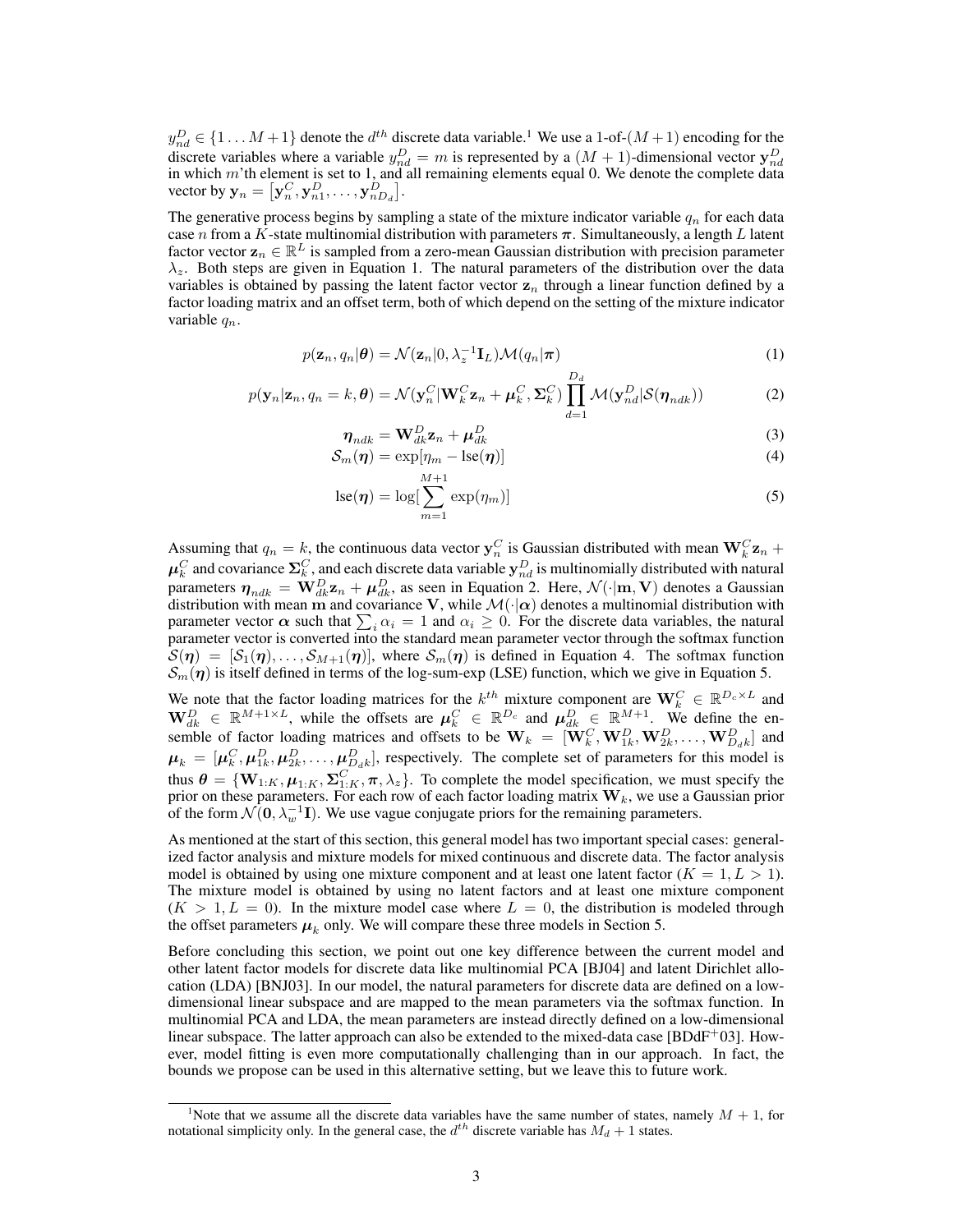# 3 Variational Bounds for Model Fitting

In the standard expectation-maximization (EM) algorithm for mixtures of factor analyzers, the Estep consists of marginalizing over the complete-data log likelihood with respect to the posterior over the mixture indicator variable  $q_n$  and latent factors  $z_n$ . The M-step consists of maximizing the expected complete log likelihood with respect to the parameters  $\theta$ . In the case of Gaussian observations, this posterior is available in closed form because of conjugacy. Introduction of discrete observations, however, makes it intractable to compute the posterior as the likelihood for these observations is not conjugate to the Gaussian prior on the latent factors.

To overcome these problems, we propose to use a quadratic bound on the LSE function. This allows us to obtain closed form updates for both the E and M steps. We use the quadratic bound described in [Boh92]. In rest of the paper, we will refer to it as the "Bohning bound". For simplicity, we describe the bound only for one discrete measurement with  $K = 1$  and  $\mu_k = 0$  in order to suppress the n, k and d subscripts. To ensure identifiability, we assume that the last element of  $\eta$  is zero (this can be enforced by setting the last row of  $W$  to zero).

The key idea behind the Bohning bound is to take a second order Taylor series expansion of the LSE function around a point  $\psi$ . An upper bound to the LSE function is found by replacing the Hessian matrix  $H(\psi)$ , which appears in the second order term, with a fixed matrix A such that  $A-H(\psi)$  is positive definite for all  $\psi$  [Boh92]. Bohning gives one such matrix **A**, which we define below. The expansion point  $\psi$  is a free variational parameter that must be optimized.

$$
\operatorname{lse}(\boldsymbol{\eta}) \leq \frac{1}{2} \boldsymbol{\eta}^T \mathbf{A} \boldsymbol{\eta} - \mathbf{b}_{\psi}^T \boldsymbol{\eta} + c_{\psi} \tag{6}
$$

$$
\mathbf{A} = \frac{1}{2} [\mathbf{I}_M - \mathbf{1}_M \mathbf{1}_M^T / (M+1)] \tag{7}
$$

$$
\mathbf{b}_{\psi} = \mathbf{A}\psi - \mathcal{S}(\psi) \tag{8}
$$

$$
c_{\psi} = \frac{1}{2} \boldsymbol{\psi}^T \mathbf{A} \boldsymbol{\psi} - \mathcal{S}(\boldsymbol{\psi})^T \boldsymbol{\psi} + \mathrm{lse}(\boldsymbol{\psi}) \tag{9}
$$

 $\psi \in \mathbb{R}^M$  is the vector of variational parameters,  $\mathbf{I}_M$  is the identity matrix of size  $M \times M$  and  $\mathbf{1}_M$ is a vector of ones of length  $M$ . By substituting this bound in to the log-likelihood, completing the square and exponentiating, we obtain the Gaussian lower bound described below. We obtain a Gaussian-like "pseudo" observation  $\tilde{\mathbf{y}}_{\psi}$  corresponding to the discrete observation  $\mathbf{y}^{D}$ .

$$
p(\mathbf{y}^D|\mathbf{z}, \mathbf{W}) \ge h(\psi) \mathcal{N}(\tilde{\mathbf{y}}_{\psi}|\mathbf{W}\mathbf{z}, \mathbf{A}^{-1}) \tag{10}
$$

$$
\tilde{\mathbf{y}}_{\psi} = \mathbf{A}^{-1}(\mathbf{b}_{\psi} + \mathbf{y}^{D})
$$
\n(11)

$$
h(\psi) = |2\pi \mathbf{A}^{-1}|^{\frac{1}{2}} \exp\left[\frac{1}{2}\tilde{\mathbf{y}}_{\psi}^T \mathbf{A} \tilde{\mathbf{y}}_{\psi} - c_{\psi}\right]
$$
(12)

We use this result to obtain a lower bound for each mixed data vector  $y_n$ . We will suppress the  $\psi$  subscripts, which differ for each data point n and each discrete variable d for clarity. Let  $\tilde{\mathbf{y}}_n =$  $[\mathbf{y}_n^C, \tilde{\mathbf{y}}_{1,n}, \dots, \tilde{\mathbf{y}}_{D_d,n}]$  be the data vector for a given n and  $\psi$ . It is straightforward to show that this observation gives the following lower bound on the joint likelihood,

$$
p(\tilde{\mathbf{y}}_n|\mathbf{z}_n) = \mathcal{N}(\tilde{\mathbf{y}}_n|\tilde{\mathbf{W}}\mathbf{z}_n, \tilde{\boldsymbol{\Sigma}}), \quad \tilde{\mathbf{W}} = \left[\mathbf{W}^C, \mathbf{W}_1^D, \dots, \mathbf{w}_{D_d}^D\right], \quad \tilde{\boldsymbol{\Sigma}} = \text{diag}(\boldsymbol{\Sigma}^C, \mathbf{A}_1^{-1}, \dots, \mathbf{A}_{D_d}^{-1})
$$

Given this pseudo observation, the computation of the posterior means  $m_n$  and covariances  $V_n$  is similar to the Gaussian FA model as seen below. This result can be generalized to the mixture case in a straightforward way. The M-step is the same as in mixtures of Gaussian factor analyzers [GH96].

$$
\mathbf{V}_n = (\tilde{\mathbf{W}}^T \tilde{\boldsymbol{\Sigma}}^{-1} \tilde{\mathbf{W}} + \lambda_z \mathbf{I}_L)^{-1}, \quad \mathbf{m}_n = \mathbf{V}_n \tilde{\mathbf{W}}^T \tilde{\boldsymbol{\Sigma}}^{-1} \tilde{\mathbf{y}}_n
$$
(13)

The only question remaining is how to obtain the value of  $\psi$ . By maximizing the lower bound, one can show that the optimal value is  $\psi_n = \tilde{W} \mathbf{m}_n$ . This follows from the fact that the Bohning bound is tight for lse( $\eta$ ) when  $\psi = \eta$ , and that the curvature is independent of  $\eta$  [Boh92]. We iterate this update until convergence. In practice, we find that the method usually converges in five or fewer iterations.

The most attractive feature of the bound described above is its computational efficiency. To see this, note that the posterior covariance  $V_n$  does not in fact depend on n if the data vector is fully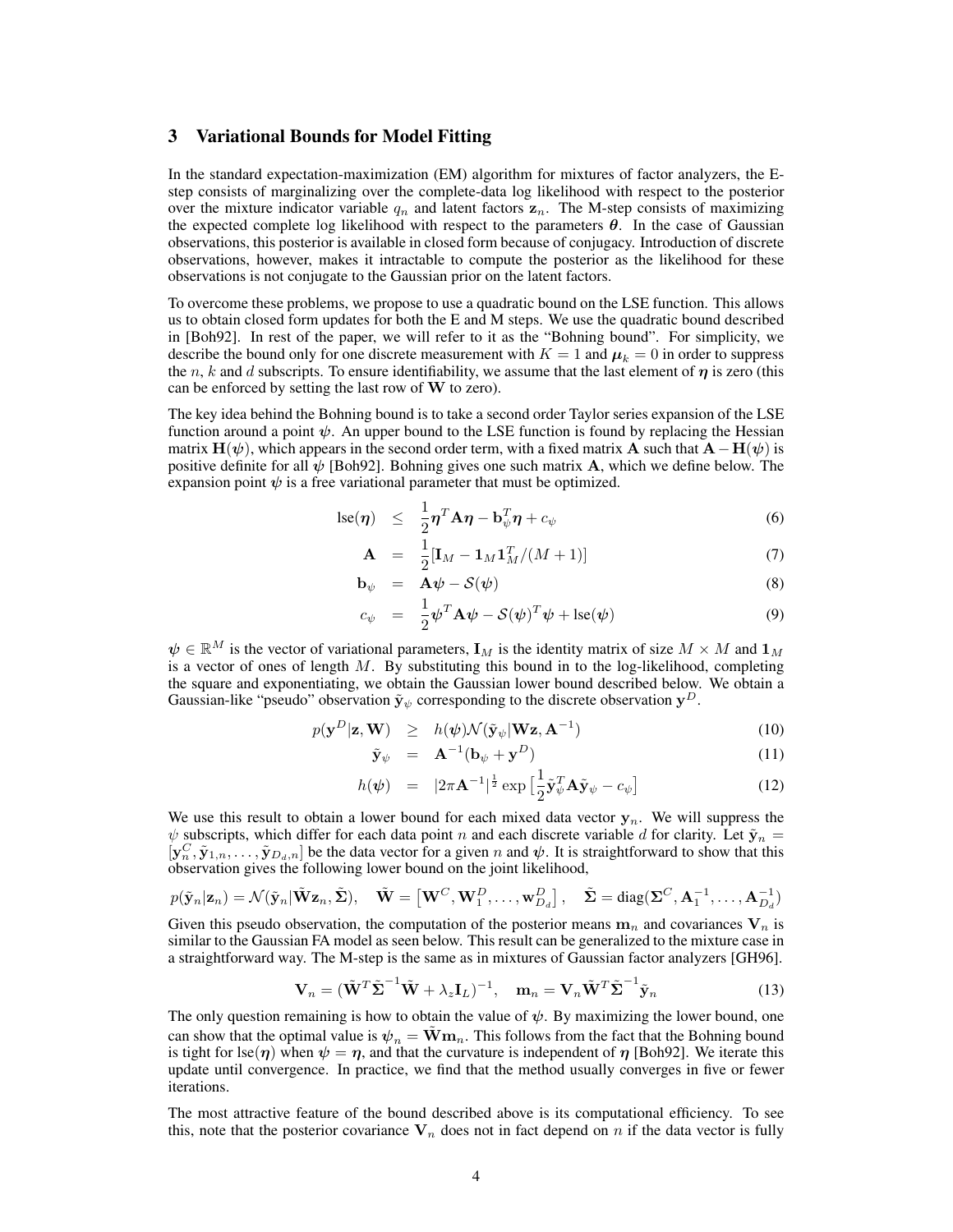observed, since A is a constant matrix. Consequently we need only invert  $V_n$  once outside the EM loop instead of  $N$  times, once for each data point. We will see in the next section that the other existing quadratic bounds do not have this property. To derive the overall computational cost of our EM algorithm, let us define the total dimension of  $\tilde{\mathbf{y}}_n$  to be D and assume  $K = 1$ . Computing  $\mathbf{V}_n$ takes  $\tilde O(L^3 + L^2D)$  time, and computing each  $\mathbf{m}_n$  takes  $O(L^2 + LD)$  time. So the total cost of one E-step is  $O(L^3 + L^2D + NI(L^2 + LD))$ , where *I* is the number of variational updates. If there is missing data,  $V_n$  will change across data cases, so the total cost will be  $O(NI(L^3 + L^2D))$ .

#### 3.1 Comparison with Other Bounding Methods

In the binary case, the Bohning bound reduces to the following:  $\log(1 + e^{\eta}) \le \frac{1}{2}A\eta^2 - b_{\psi}\eta + c_{\psi}$ , where  $A = 1/4$ ,  $b_{\psi} = A\psi - (1 + e^{-\psi})^{-1}$ , and  $c_{\psi} = \frac{1}{2}A\psi^2 - (1 + e^{-\psi})^{-1}\psi + \log(1 + e^{\psi})$ . It is interesting to compare this bound to Jaakkola's bound [JJ96] used in [Tip98, YT04]. This bound can also be written in the quadratic form:  $\log(1 + e^{\eta}) \leq \frac{1}{2} \tilde{A}_{\xi} \eta^2 - \tilde{b}_{\xi} \eta + \tilde{c}_{\xi}$ , where  $\tilde{A}_{\xi} = 2\lambda_{\xi}, \tilde{b}_{\xi} = -\frac{1}{2}$ ,  $\tilde{c}_{\xi} = -\lambda_{\xi} \xi^2 - \frac{1}{2} \xi + \log(1 + e^{\xi}), \lambda_{\xi} = \frac{1}{2\xi} (\frac{1}{1 + e^{-\xi}} - \frac{1}{2}).$ 

Although the Jaakkola bound is tighter than the Bohning bound, it has higher computational complexity. The reason is that the  $\tilde{A}_{\xi}$  parameter depends on  $\xi$  and hence on n, which means we need to compute a different posterior covariance matrix for each  $n$ . Consequently, the cost of an E-step is  $O(NI(L^3 + L^2D))$ , even if there is no missing data (note the  $L^3$  term inside the NI loop).

To explore the speed vs accuracy trade-off, we use the synthetic binary data described in [MHG08] with  $N = 600$ ,  $D = 16$ , and  $10\%$  missing data. We learn a binary FA model with  $L = 10$ ,  $\lambda_z = 1$ , and  $\lambda_w = 0$ . We learn on the observed entries in the data matrix and compute the mean squared error (MSE) on the held out missing entries as in [MHG08]. We average the results over 20 repetitions of the experiment. We see in Figure 2 (top left) that the Jaakkola bound gives a lower MSE than Bohning's bound in less time on this data. Next, we consider the case where the training data is fully observed using a modified version of the data generating procedure described in [MHG08]. We vary D from 16 to 128 while setting  $L = 0.25D$  and  $N = 10D$ . We sample L different binary prototypes at random, assign each data case to a prototype, and add 10% random binary noise. We measure the average time per iteration over 40 iterations of each method. Figure 2 (bottom left) shows that the Bohning bound exhibits much better scalability per iteration than the Jaakkola bound in this regime.

The speed issue becomes more serious when combining binary variables with categorical variables. Firstly, there is no direct extension of the Jaakkola bound to the general categorical case. Hence, to combine categorical variables with binary variables, we can use the Jaakkola bound for binary and the Bohning for the rest. However, this is not computationally efficient as we need to compute the posterior covariance for each data point because of the Jaakkola bound. For computational simplicity, we use Bohning's bound for both binary and categorical data.

Various other bounds and approximations to the multinomial likelihood also exist; however, they are all more computationally intensive, and do not give an efficient variational algorithm. To the best of our knowledge these methods have not been applied to the FA model, but we describe them briefly for completeness. An extension of the Jaakkola bound to the multinomial case was given in [Bou07]. However, this tends to be less accurate than the Bohning bound. Another approach [BL06] is to use the concavity of the log function to write lse( $\eta$ )  $\leq \nu(1+\sum_{j=1}^{M}\exp(\eta_j))-\log\nu-1$ , where  $\nu$  is a variational parameter. This bound does not give closed form updates for the E and M steps so a numerical optimizer needs to be used (see [BL06] for details).

Instead of using a bound, an alternative approach is to apply a quadratic approximation derived from a Taylor series expansion of the LSE function [AX07]. This provides a tighter approximation that could perform better than a bound, but one cannot make convergence guarantees when using it inside of EM. In practice we found this alternative approach to be very slow on the datasets that we consider. In view of its speed and simplicity, we will only consider the Bohning method for the remainder of the paper.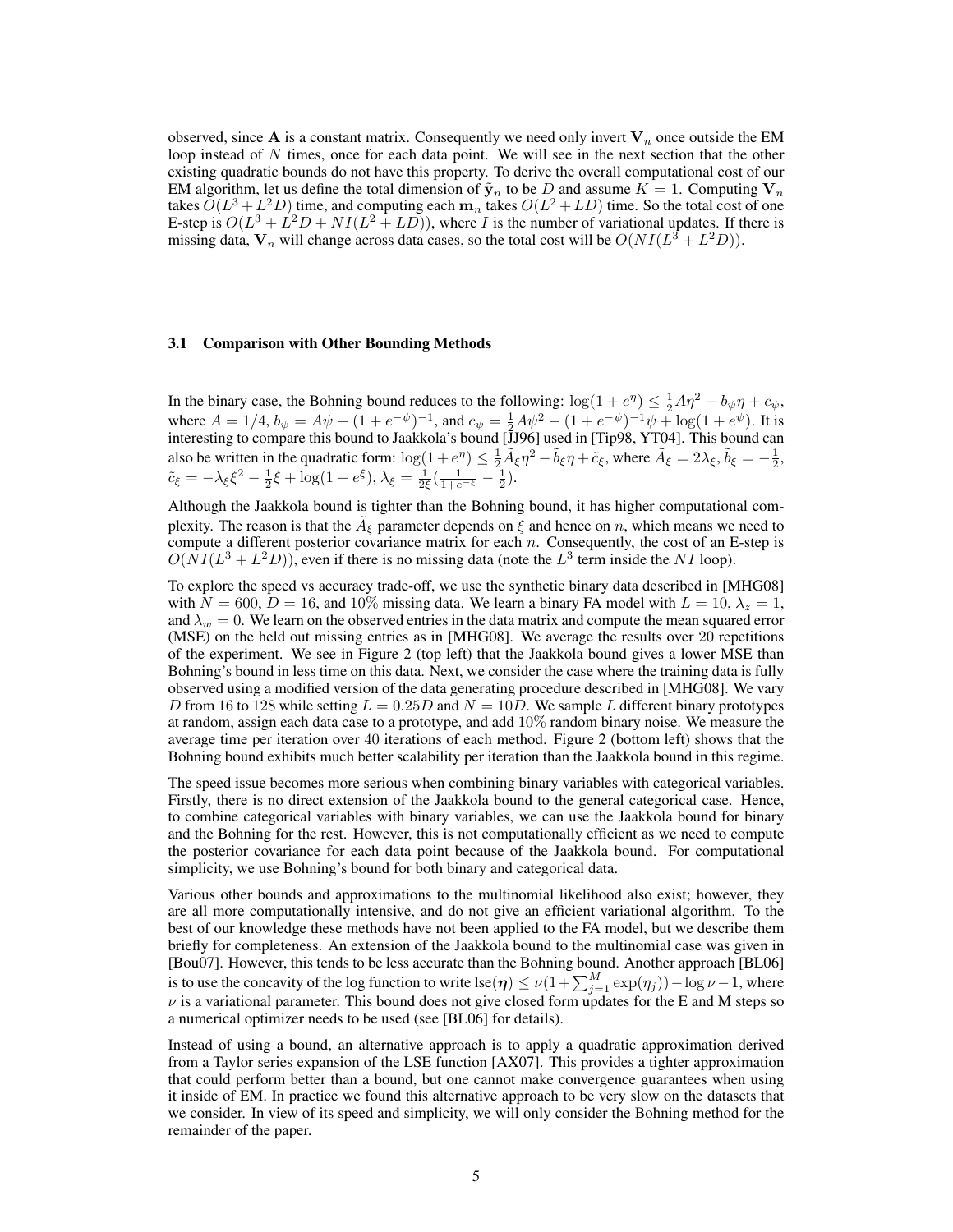

*Figure 2:* Top left: accuracy vs speed of variational EM with the Bohning bound (FA-VM), Jaakkola bound (FA-VJM) and HMC (FA-SS) on synthetic binary data. Bottom left: Time per iteration of EM with Bohning bound and Jaakkola bound as we vary D. Right: MSE vs  $\lambda_w$  for FA-MM, FA-VM, and FA-SS on synthetic Gaussian data. We show results on the test and training sets, for 10% and 50% missing data.

### 4 Alternative Estimation Approaches

In this section, we discuss several alternative methods for fitting the generalized FA model in the case  $K = 1$ , which we compare to the VM method. We defer comparisons of FA to mixture models to Section 5.

#### 4.1 Maximize-Maximize (MM) Method

The simplest approach to fit the FA model is to maximize  $\log p(\mathbf{Y}, \mathbf{Z}, \mathbf{W} | \lambda_w, \lambda_z)$  with respect to Z and W, the matrix of latent factor values and the factor loading matrix. It is straightforward to compute the gradient of the log posterior and apply a generic optimizer (we use the limited-memory quasi-newton method). Alternatively, one can use coordinate descent [CDS02]. We set the hyperparameters  $\lambda_w$  and  $\lambda_z$  by cross validation. To handle missing data, we simply evaluate the gradients by only summing over the observed entries of  $Y$ . At test time, consider a data vector consisting of missing and observed components,  $y_* = [y_{*m}, y_{*o}]$ . To fill in the missing entries, we compute  $\hat{\mathbf{z}}_* = \arg \max p(\mathbf{z}_*, \mathbf{y}_{*0} | \hat{\mathbf{W}})$  and use it with  $\hat{\boldsymbol{\theta}}$  to predict  $\mathbf{y}_{*m}$ .

The MM approach is simple and widely applicable, but these benefits come at the expense of ignoring the posterior variance of Z [WCS08]. This has negative consequences for the method in terms of sensitivity to the parameters  $\lambda_w$  and  $\lambda_z$ . To illustrate this effect, we generate a continuous dataset using  $D = 10$ ,  $L = 5$ , and  $N = 200$  data cases by sampling from the FA model. We set  $\lambda_w = 1$ ,  $\lambda_z = 1$ , and  $\sigma_c = 0.1$ . We standardize each data dimension to have unit variance and zero mean. We consider the case of  $10\%$  and  $50\%$  missing data. We evaluate the sensitivity of the methods to the setting of the posterior precision parameter  $\lambda_w$  by varying it over the range 10<sup>-2</sup> to 10<sup>2</sup>. We fix  $\lambda_z = 1$ , since this is the standard assumption when fitting FA models. We run the methods on a random 50/50 train/test split. We train on the observed entries in the training set, and then compute MSE on the missing entries in the training and test sets. We average the results over 20 repetitions of the experiment.

Figure 2 (top right) shows that the test MSE of the MM method is extremely sensitive to the prior precision  $\lambda_w$ . We can see that this sensitivity increases as a function of the missing data rate. We hypothesize that this is a result of the MM method ignoring the posterior uncertainty in Z.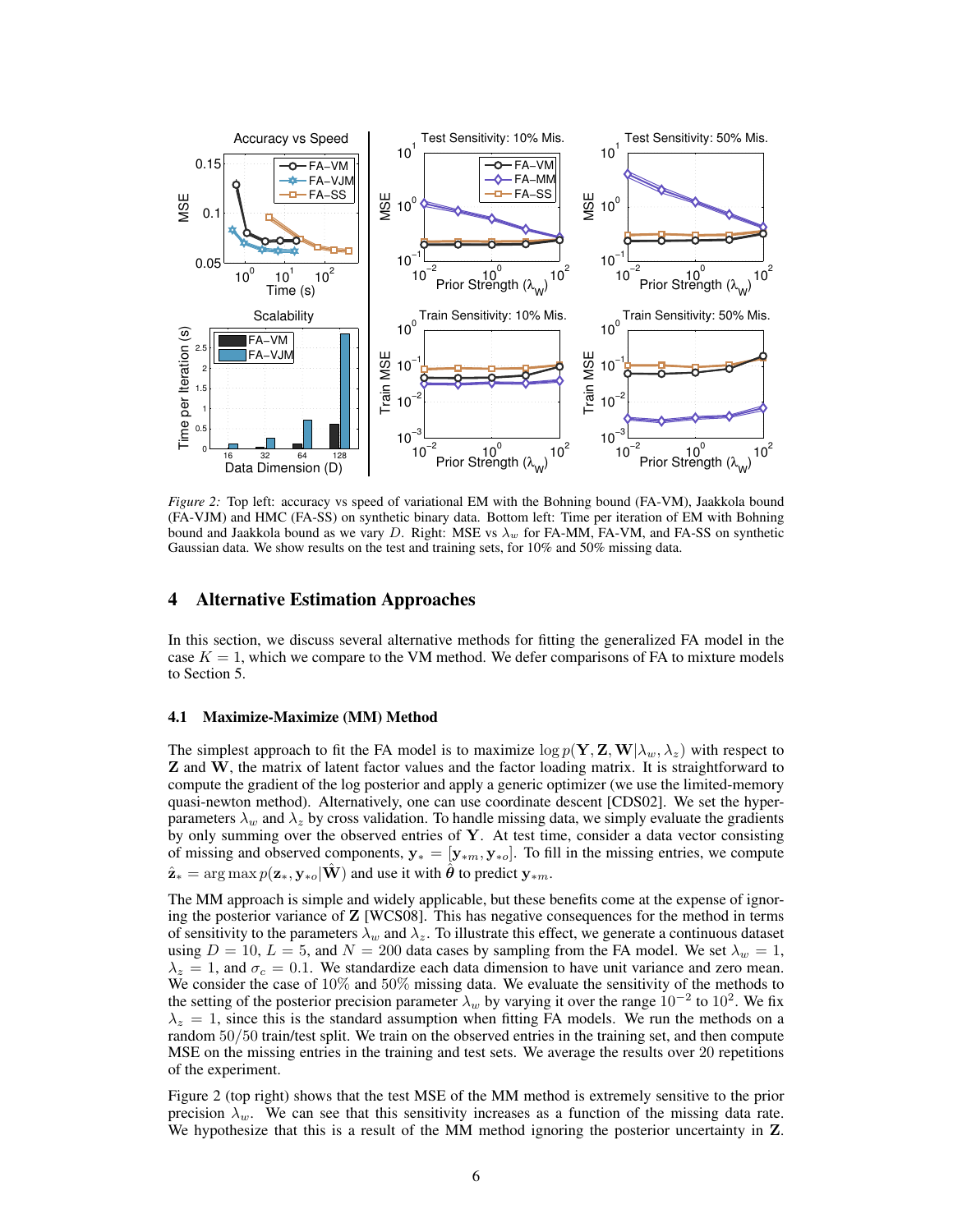This is supported by looking at the MSE on the training set, Figure 2 (bottom right). We see that the MM method overfits when  $\lambda_w$  is small. Consequently, MM requires a careful discrete search over the values of  $\lambda_w$ , which is slow, since the quality of each such value must be estimated by cross-validation. By contrast, the VM method takes the posterior uncertainty about Z into account, resulting in almost no sensitivity to  $\lambda_w$  over this range. Henceforth we set  $\lambda_w = 0$  for VM, meaning we are performing (approximate) maximum likelihood parameter estimation.

#### 4.2 Sample-Sample (SS) Method

An alternative to the MM approach is to sample both  $Z$  and  $W$  from their posteriors using Hamiltonian Monte Carlo (HMC) [MHG08]. We call this the "SS" method, since we sample both Z and W. HMC leverages the fact that we can compute the gradient of the log posterior in closed form. However, it has several important parameters that must be set including the step size, the momentum distribution, the number of leapfrog steps, etc.

To handle missing data, we can simply evaluate the gradients by only summing over the observed entries of  $Y$ . We do not need to impute the missing entries on the training set. At test time, we have a collection of samples of  $W$ . For each sample of  $W$  and each test case, we sample a set of  $z$ , and compute an averaged prediction for  $y_m$ . In Figure 2 (right), we see that SS is insensitive to  $\lambda_w$ , just like VM, since it also models posterior uncertainty in Z (note that the absolute MSE values are higher for SS than VM since for continuous data, VM corresponds to EM with an exact posterior). However, in Figure 2 (top left), we see that SS can be much slower than VM. In the remainder of the paper we focus on deterministic fitting methods only.

## 5 Experiments on Real Data

In this section, we evaluate the performance of our model on real data with mixed continuous and discrete variables. We consider the following three cases of our model: (1) a model with latent factors but no mixtures (FA) (2) a model with mixtures but no latent factors (Mix) and (3) the general mixture of factor analyzers model (MixFA). To learn the FA model, we consider the FA-MM and FA-VM approaches. For the Mix model, we use the standard EM algorithm. In the Mix model, continuous variables can be modeled with either a diagonal or a full covariance matrix. We refer to these two variants as Mix-Diag and Mix-Full. For MixFA model, we use the VM approach. This gives us five methods: FA-MM, FA-VM, MixFA, Mix-Full and Mix-Diag.

We consider three real datasets of different sizes (see the table in Figure 3).<sup>2</sup> For each dataset, we use 70% for training, 10% for validation and 20% for testing. We consider 20 splits for each dataset. We use the validation set to determine the number of latent factors and the number of mixtures (ranges shown in the table) with imputation error (described below) as our performance objective. For the FA-MM method, we set the values of the regularization parameters  $\lambda_z$  and  $\lambda_w$  by cross validation. We use the range  $\{0.01, 0.1, 1, 10, 100\}$  for both  $\lambda_z$  and  $\lambda_w$ . As VM is robust to the setting of these parameters, we set  $\lambda_z = 1$  and  $\lambda_w = 0$ .

One way to assess the performance of a generative model is to see how well it can impute missing data. We do this by randomly introducing missing values in the test data with a missing data rate of 0.3. For continuous variables, we compute the imputation MSE averaged over all the missing values (these variables are standardized beforehand). For discrete variables, we report the crossentropy (averaged over missing values) defined as  $y^T \log \hat{p}$ , where  $\hat{p}_m$  is the estimated probability that  $y = m$  and y uses the one-of- $(M + 1)$  encoding.

These errors are shown in Figure 3 along with the running time for ASES dataset in the bottom right subfigure. We see that FA-VM consistently performs better than FA-MM for all the datasets. Moreover, because of the need for cross-validation, FA-MM takes more time than FA-VM. We also see that the Mix model, although faster, performs worse than FA-VM. Finally, as expected, MixFA generally performs slightly better than FA, but takes longer to run.

<sup>&</sup>lt;sup>2</sup> Adult and Auto are available in UCI repository, while ASES dataset is a subset of Asia-Europe Survey from www.icpsr.umich.edu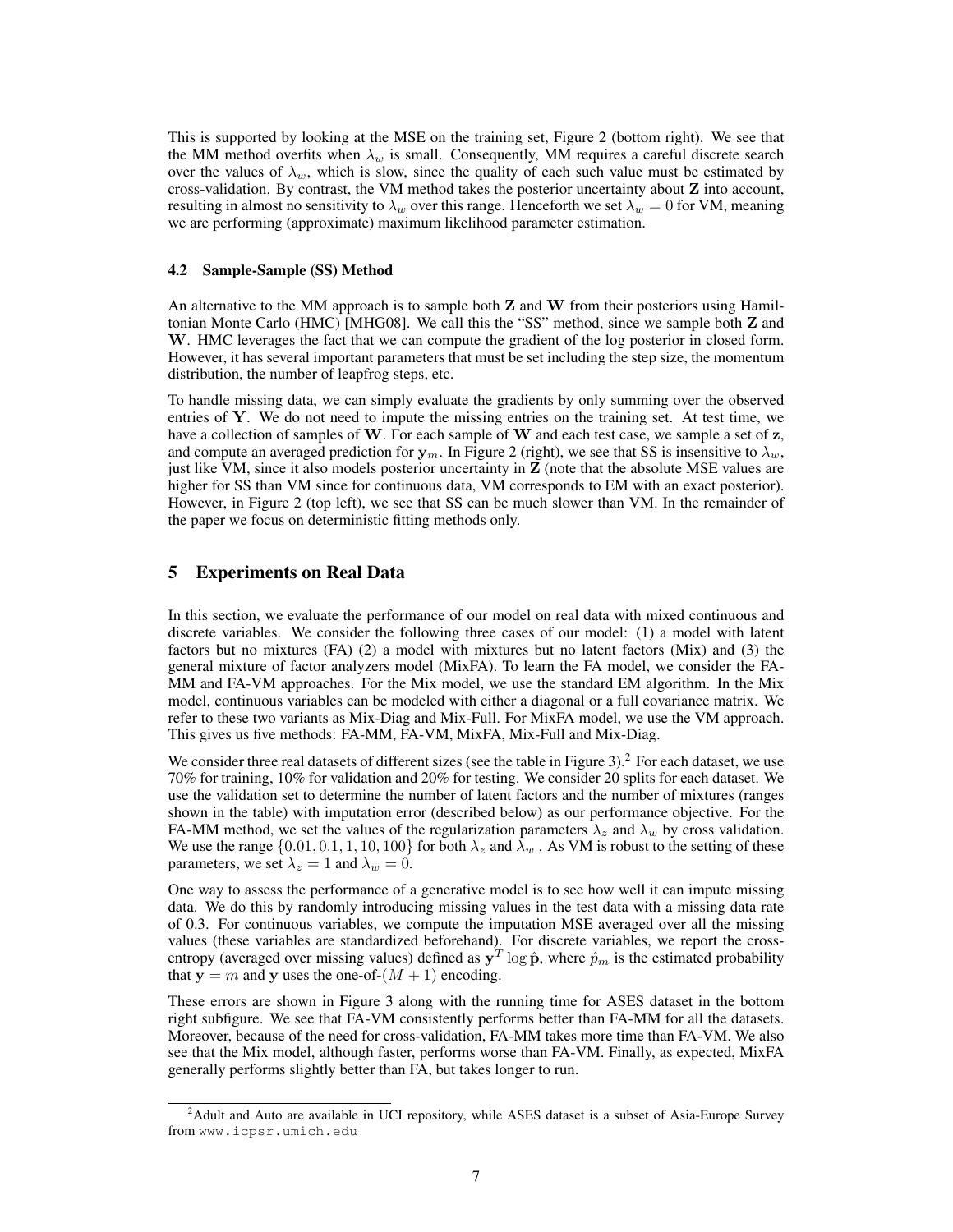

*Figure 3:* Left: the table shows the details of each dataset used. Here  $D = D_c + \sum M_d$  is the total size of the data vector.  $L$  and  $K$  are the ranges of number of latent factors and mixture components used for cross validation. Note that the maximum value of L is D, as required by the FA model. Right: the figure shows the imputation error for each dataset for continuous and discrete variables. The bottom right subfigure shows the timing comparison for the ASES dataset.

# 6 Discussion and Future Work

In this work we have proposed a new variational EM algorithm for fitting factor analysis models with mixed data. The algorithm is based on the Bohning bound, a simple quadratic bound to the log-sum-exp function. In the special case of fully observed binary data, the Bohning bound iteration is theoretically faster than Jaakkola's bound iteration and we have demonstrated this advantage empirically. More importantly, the Bohning bound also easily extends to the categorical case. This enables, for the first time, an efficient variational method for fitting a factor analysis model to mixed continuous, binary, and categorical observations.

In comparison to the maximize-maximize (MM) method, which forms the basis of ePCA and other matrix factorization methods, our variational EM method accounts for posterior uncertainty in the latent factors, leading to reduced sensitivity to hyper parameters. This has important practical consequences as the MM method requires extensive cross validation while our approach does not.

We have compared a range of models and algorithms in terms of imputation performance on real data. This analysis shows that the cost of the cross validation search for MM is higher than the cost of fitting the FA model using our method. It also shows that standard alternatives to FA, such as finite mixture models, do not perform as well as FA. Finally, we show that the MixFA model can yield a performance improvement over a single FA model, although at a higher computational cost.

We note that the quadratic bound that we study can be used in a variety of other models, such as linear-Gaussian state-space models with categorical observations [SH03]. It might be an interesting alternative to a Laplace approximation to the posterior, which is used in [KPBSK10, RMC09]. The bound might also be useful in the context of the correlated topic model [BL06, AX07], where similar variational EM methods have been applied.

In the Bayesian statistics literature, it is common to use latent factor models combined with a probit observation model; this allows one to perform inference for the latent states using efficient auxiliary-variable MCMC techniques (see e.g., [HSC09, Dun07]). Additionally, the recently proposed Riemannian Manifold Hamiltonian Monte Carlo sampler [GCC09] may significantly speedup sampling-based approaches for mixed-data factor analysis models. We leave a comparison to these approaches to future work.

#### Acknowledgments

We would like to thank the reviewers for their helpful coments. This work was completed in part at the Xerox Research Center Europe and was supported by the Pacific Institute for the Mathematical Sciences and the Killam Trusts at the University of British Columbia.